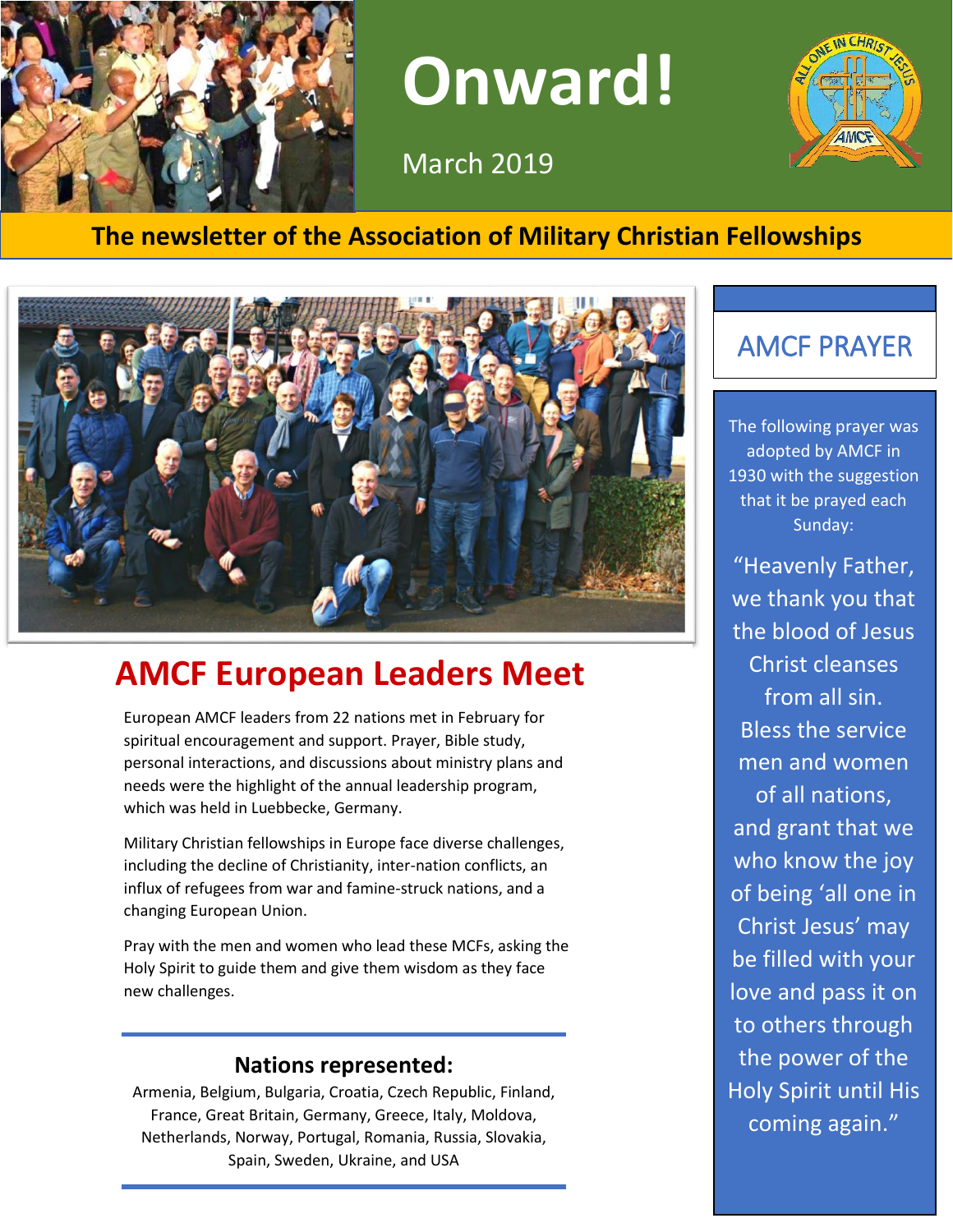# **AMCF European Leaders Meeting Snapshots**

**RINDS** AF











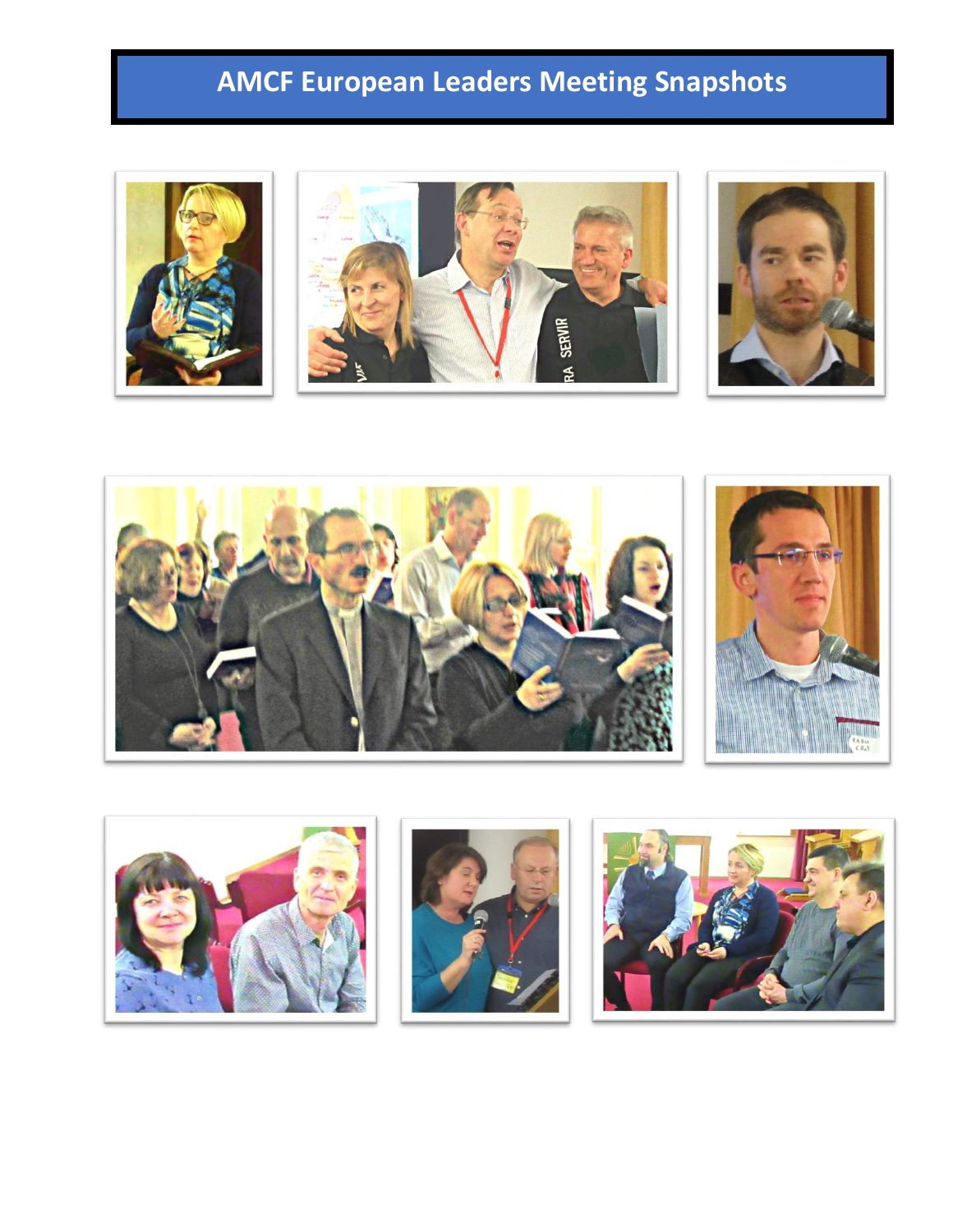### **Meet the New AMCF Vice President of Central America**



*Colonel (Ret.) Jose Antonio Rodriguez of Honduras became the new AMCF Vice President for Central America late last year, taking over from Col. (Ret.) Joaquin Maldonado. Praise God with us for Colonel Maldonado's faithful service through the years and pray for Colonel Rodriguez as he begins his volunteer position as AMCF vice president.*

**How did you become involved in military ministry?** Being very young in my career (lieutenant) I was called by the Lord. We began to preach the Word to different military units,

police, firemen and others with whom we had the opportunity to share, so we are part of the founding group of the military fellowship of my country.

**Why is it important for believers to be involved in their nation's military Christian fellowship (MCF)?** Communion with the military fellowship is important because as a family we are in Christ, we must remain in communion and communication, prayer and fasting, and prepare strategies to share the Gospel inside and outside military units.

**What are your future goals for ministry?** If possible, to visit the brothers in countries where there are organized fellowships to encourage them, motivate them, and share experiences that strengthen us all; likewise, to consider the countries where there are not yet MCFs. We Military Christians…must be salt on earth, because we are not ashamed of the Gospel, which is the power of GOD.

**How can we pray for your region?** Pray for the events of the region and the world fellowship of AMCF, for those who participate in scheduled events, and that we will encourage ourselves through different means so that together we can fulfill the Great Commission.

# **Free Resource:**

A booklet explaining the Pray and Plan Method, which AMCF encourages military Christians to follow when possible, is available at <http://accts.org/brochures/pnp.pdf>.